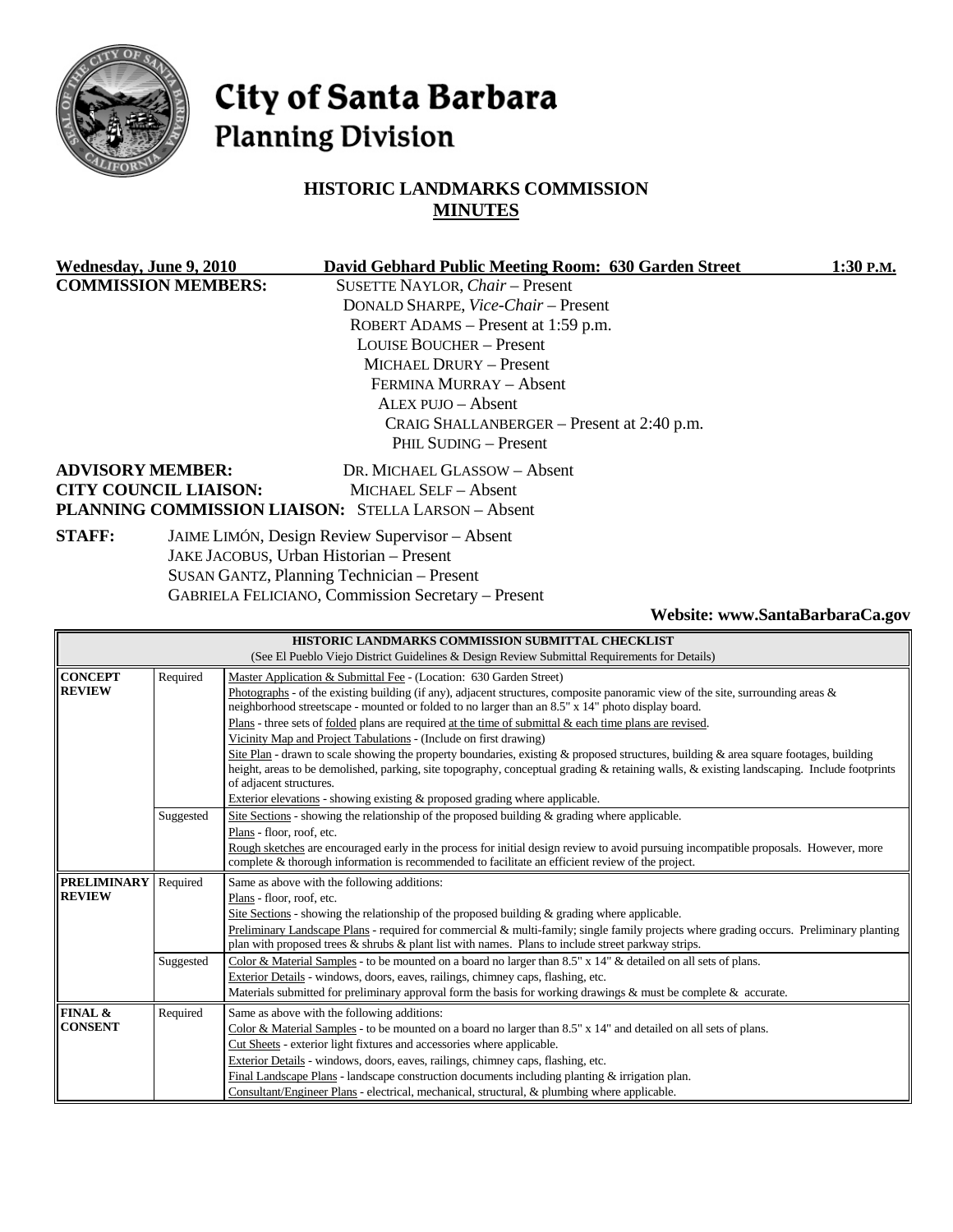## **PLEASE BE ADVISED**

- \*\* All approvals made by the Historic Landmarks Commission (HLC) are based on compliance with Municipal Code Chapter 22.22 and with adopted HLC guidelines. Some agenda items received a mailed notice and were subject to a public hearing.
- \*\* The approximate time the project would be reviewed was listed to the left of each item on the agenda; and now the actual time is shown. It was suggested that applicants arrive 15 minutes early. The agenda schedule was subject to change as cancellations occurred. Staff would have notified applicants of time changes.
- \*\* The applicant's presence was required. If an applicant was not present, the item would be postponed indefinitely. If an applicant cancelled or postponed an item without providing advance notice, the item would be postponed indefinitely and would not be placed on the following HLC agenda. In order to reschedule the item for review, the applicant must fill out and file a Supplemental Application Form at 630 Garden Street (Community Development Department) and submit appropriate plans.
- \*\* The Commission may grant an approval for any project scheduled on the agenda if sufficient information has been provided and no other discretionary review is required. Substitution of plans is not allowed, if revised plans differing from the submittal sets were brought to the meeting, motions for preliminary or final approval would be contingent upon staff review for code compliance.
- \*\* Concept review comments are valid for one year. A Preliminary approval is valid for one year from the date of the approval unless a time extension has been granted. A Final approval is valid for two years from the date of final action unless a time extension has been granted or a Building Permit has been issued.
- \*\* The Commission may refer items to the Consent Calendar for Preliminary and Final Historic Landmarks Commission approval.
- **\*\* Decisions of the HLC may be appealed to the City Council. For further information on appeals, contact the Planning Division Staff or the City Clerk's office. Appeals must be in writing and must be filed with the City Clerk at City Hall within ten (10) calendar days of the meeting at which the Commission took action or rendered its decision.**
- \*\* **AMERICANS WITH DISABILITIES ACT:** In compliance with the Americans with Disabilities Act, if you need special assistance to gain access to, comment at, or participate in these meetings, please contact the Planning Division at 805-564-5470. If possible, notification at least 48 hours prior to the meeting will enable the City to make reasonable arrangements in most cases.
- **\*\* AGENDAS, MINUTES and REPORTS:** Copies of all documents relating to agenda items are available for review at 630 Garden St. and agendas and minutes are posted online at www.SantaBarbaraCa.gov/hlc. **Materials related to an item on this agenda submitted to the HLC after distribution of the agenda packet are available for public inspection in the Community Development Department located at 630 Garden St., during normal business hours.** If you have any questions or wish to review the plans, please contact Susan Gantz, at (805) 564- 5470 between the hours of 8:30 a.m. to 4:00 p.m., Monday through Thursday, and every other Friday. Please check our website under City Calendar to verify closure dates.

### **LICENSING ADVISORY:**

The Business and Professions Code of the State of California and the Municipal Code of the City of Santa Barbara restrict preparation of plans for certain project types to licensed professionals. Applicants are encouraged to consult with Building and Safety Staff or Planning Staff to verify requirements for their specific projects.

Unlicensed persons are limited to the preparation of plans for:

- $\triangleright$  Single or multiple family dwellings not to exceed four (4) units per lot, of wood frame construction, and not more than two stories and basement in height;
- $\triangleright$  Non-structural changes to storefronts; and,
- ¾ Landscaping for single-family dwellings, or projects consisting solely of landscaping of not more than 5,000 square feet.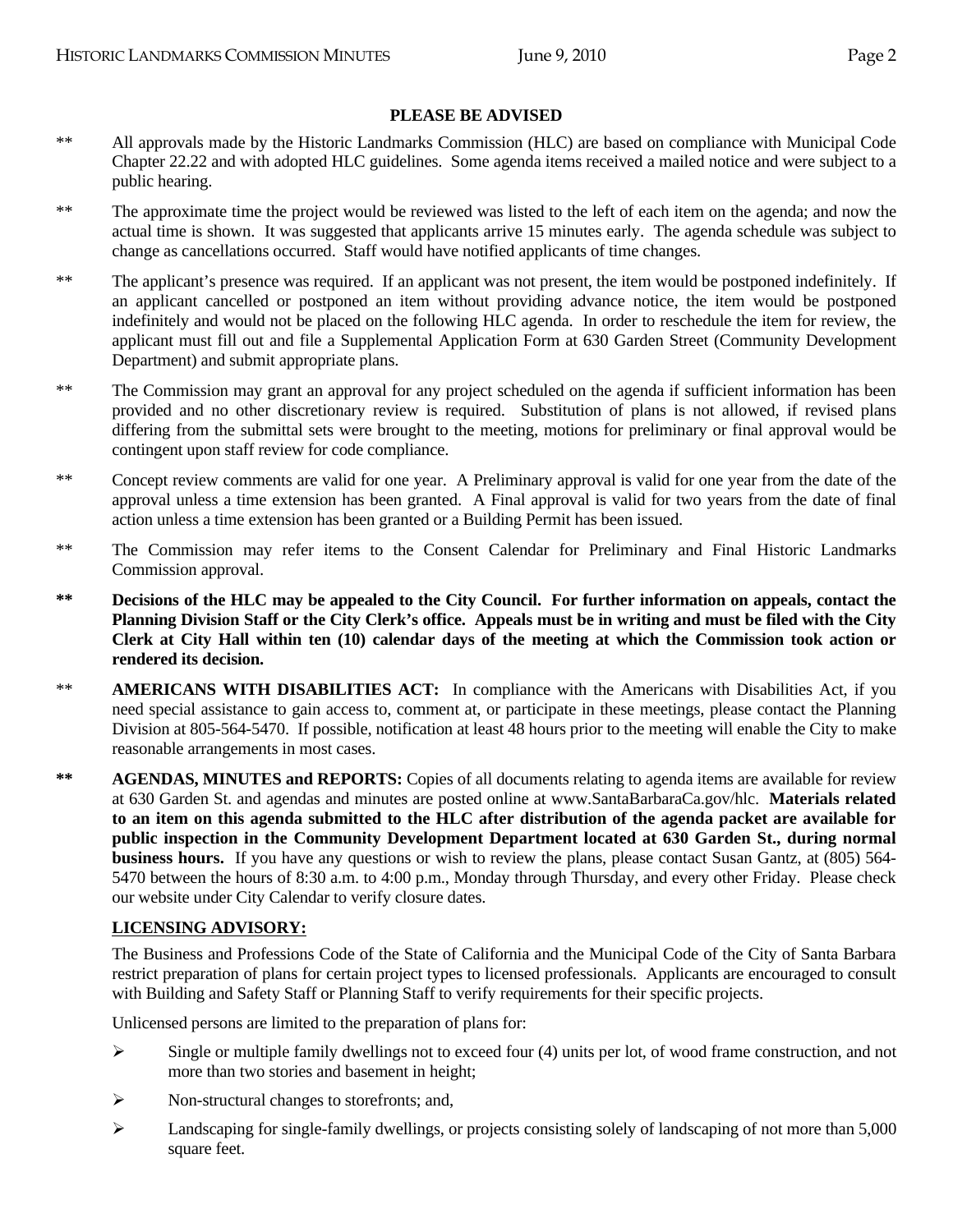# **NOTICE:**

- A. That on Friday, June 4, 2010, at 4:00 P.M., this Agenda was duly posted on the indoor and outdoor bulletin boards at the Community Development Department, 630 Garden Street, and online at www.SantaBarbaraCa.gov/hlc.
- B. This regular meeting of the Historic Landmarks Commission was broadcast live on TV Channel 18 and rebroadcast in its entirety on Friday at 1:00 P.M. A live broadcast could also be seen via personal computer by going to www.santabarbaraca.gov/Government/Video and then clicking City TV-18 Live Broadcast. An archived video copy of this meeting is viewable on computers with high speed internet access by going to www.santabarbaraca.gov/hlc and then clicking Online Meetings.

## **SUBCOMMITTEE MEETING:**

There was an *El Encanto Hotel Subcommittee* meeting from 9:00 a.m. to 11:00 a.m. on Wednesday, June 9, in the David Gebhard Public Meeting Room, 630 Garden Street.

## **GENERAL BUSINESS:**

A. Public Comment.

Roy Harthorn, Historian, updated the HLC on issues raised about the repairs to the Flores Casita located at 1809 Stanwood Drive with respect to: 1) building configuration; 2) utilities; 3) lot split; and 4) review by HLC of the correct proposed plans during the designation hearing.

B. Approval of the minutes of the Historic Landmarks Commission meeting of May 26, 2010.

| <b>Motion:</b> | Approval of the minutes of the Historic Landmarks Commission meeting of<br>May 26, 2010, with corrections. |  |  |
|----------------|------------------------------------------------------------------------------------------------------------|--|--|
| Action:        | Boucher/Suding, 4/0/1. (Sharpe abstained. Adams/Murray/Pujo/Shallanberger absent.)                         |  |  |
|                | Motion carried.                                                                                            |  |  |

C. Consent Calendar.

```
Motion: Ratify the Consent Calendar as reviewed by Commissioners Craig Shallanberger 
and Phil Suding.
```
Action: Suding/Drury, 5/0/0. (Adam/Murray/Pujo/Shallanberger absent.) Motion carried.

- D. Announcements, requests by applicants for continuances and withdrawals, future agenda items, and appeals.
	- 1. Ms. Gantz made the following announcements:
		- a) Commissioner Murray would be absent from the meeting.
		- b) There will be a joint Planning Commission/Historic Landmarks Commission site visit to the Santa Barbara Museum of Natural History on Tuesday morning, June  $15<sup>th</sup>$  from 8:00 a.m. to 10:00 a.m. and then a joint Planning Commission/Historic Landmarks Commission meeting on Thursday, June  $17<sup>th</sup>$  in Council Chambers at City Hall, 735 Anacapa Street, to discuss an updated Master Plan for the Santa Barbara Museum of Natural History.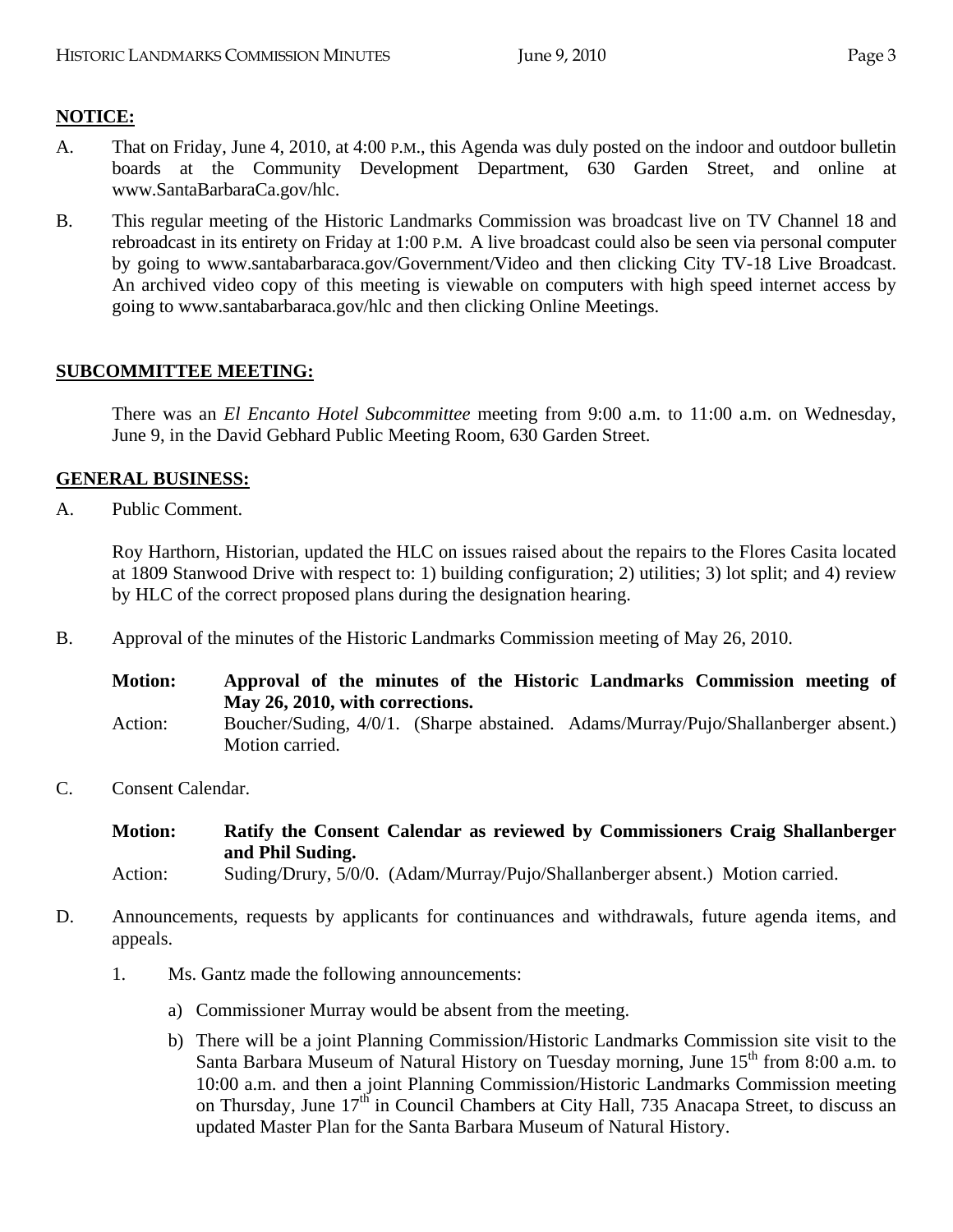- 
- c) There will be an appeal hearing of the HLC's decision on the project at 517 Chapala Street at City Council at 2:00 pm on Tuesday, June 22, 2010, in Council Chambers at City Hall, 735 Anacapa Street. Commissioners Shallanberger and Boucher will represent the HLC at that hearing.
- d) There will be a training session at the June  $17<sup>th</sup>$  Planning Commission meeting titled "What is LEED?" (Leadership in Energy & Environmental Design.) Associate Planner Kathleen Kennedy with Bruce Bartlett will lead the session.
- e) There will be an *El Encanto Hotel Subcommittee* meeting on Wednesday, June 16<sup>th</sup> from 11:00 a.m. to 12:30 p.m. in the David Gebhard Public Meeting Room.
- 2. Heather Baker, City Project Planner, announced the Design Review trainings that will take place on June 14, June 21 and June 24. The Commission and members of the public were invited to attend.
- E. Subcommittee Reports.

Commissioner Suding reported on the *El Encanto Hotel Subcommittee* meeting that occurred in the morning. Mission Village was discussed. The Commission made recommendations with respect to minimizing the height, configuration of the layout, and the stairway that leads to the rest of the campus. Also discussed were Buildings 30, 31, 34A and 34B.

## **\*\* THE COMMISSION RECESSED FROM 1:51 P.M. TO 1:59 P.M. \*\***

## **CONCEPT REVIEW - NEW**

### **1. 318 STATE ST** C-M Zone

| (1:59) | Assessor's Parcel Number:  | 037-254-020                             |
|--------|----------------------------|-----------------------------------------|
|        | <b>Application Number:</b> | MST2010-00167                           |
|        | Owner:                     | 318 State St Properties, LLC            |
|        | Tenant:                    | Recreational Equipment, Inc.            |
|        | Architect:                 | <b>Cearnal Andrulaitis Architecture</b> |

(This is a Structure of Merit: "Seaside Oil Company Building and Showroom, a.k.a. Andalucía Building." Proposal for a facade remodel at the rear elevation of an existing structure at 318 State Street including the removal of nine existing windows, sandblasting an existing brick facade, a new plaster entry surround, new doors, trellis, canvas awnings, paint, truck dock with roll-up door, parapet, and light fixtures. The proposal includes preservation of the existing historic arcade and front building located at 318 State Street. No new square footage is proposed.)

### **(Project requires Historic Resource Findings. Action may be taken if sufficient information is provided.)**

Present: Brian Cearnal, Architect Terry Kim, Property Owner Peter Lewis and Dean Iwata, REI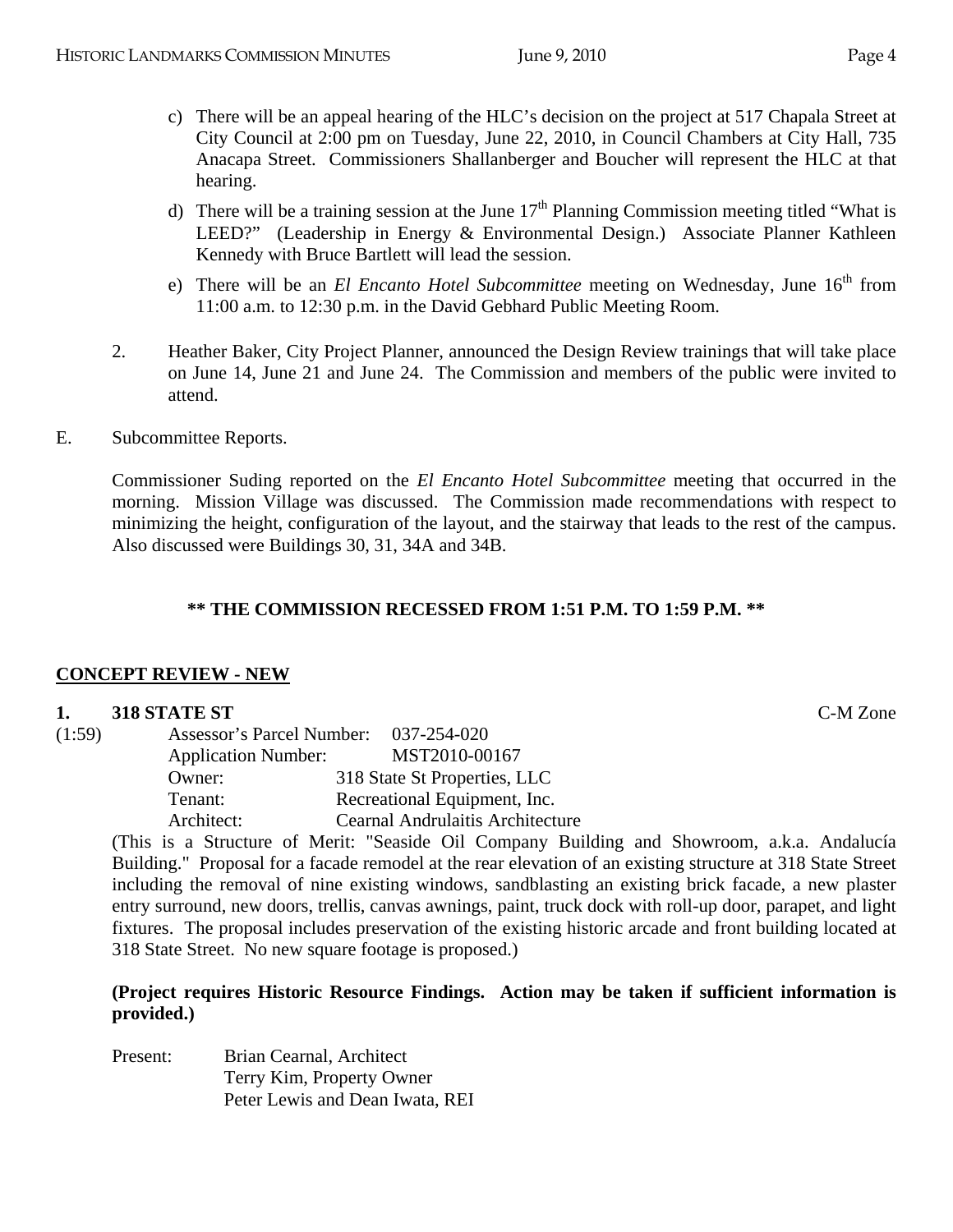Kellam de Forest, local resident, commented about the proposed aluminum trellis.

Public comment closed at 2:06 p.m.

**Motion: Preliminary Approval and continued four weeks, and the following Historic Resource Findings were made:** The project will not cause a substantial adverse change in the significance of the historical resource.

Action: Adams/Drury, 5/0/0. (Murray/Pujo absent. Shallanberger/Suding stepped down.) Motion carried.

# **CONCEPT REVIEW - CONTINUED**

# **2. 925 CHAPALA ST** C-2 Zone

| (2:13) | Assessor's Parcel Number:  | 039-313-027           |
|--------|----------------------------|-----------------------|
|        | <b>Application Number:</b> | MST2010-00124         |
|        | Owner:                     | City of Santa Barbara |
|        | Architect:                 | Dawn Sophia Ziemer    |
|        |                            |                       |

(Proposal to remodel a former auto muffler repair shop into office space for City Fire Station No. 1. The project includes an upgrade of the front facade and streetscape including repainting the building and installing new sidewalk and landscaping. Also proposed is restriping the existing parking lot and installation of an electric gate on the south side of the building.)

## **(Third Concept Review. Project requires Environmental Assessment and compliance with the Chapala Street Design Guidelines.)**

| Present:       | Dawn Ziemer and Richard Khristian, KBZ Architects<br>Lawrence Jackson, City Supervising Engineer                                                      |  |  |
|----------------|-------------------------------------------------------------------------------------------------------------------------------------------------------|--|--|
| <b>Motion:</b> | Final Approval with the following conditions:                                                                                                         |  |  |
|                | 1. Minimum 5-gallon dense evergreen flowering vines shall be provided for screening<br>the chain link fence with minimum 6-foot spacing between them. |  |  |
|                | 2. The parapet cap shall be a simple sheet metal painted out to match the board-form<br>concrete color without stucco.                                |  |  |
| Action:        | Suding/Drury, 6/0/0. (Murray/Pujo/Shallanberger absent.) Motion carried.                                                                              |  |  |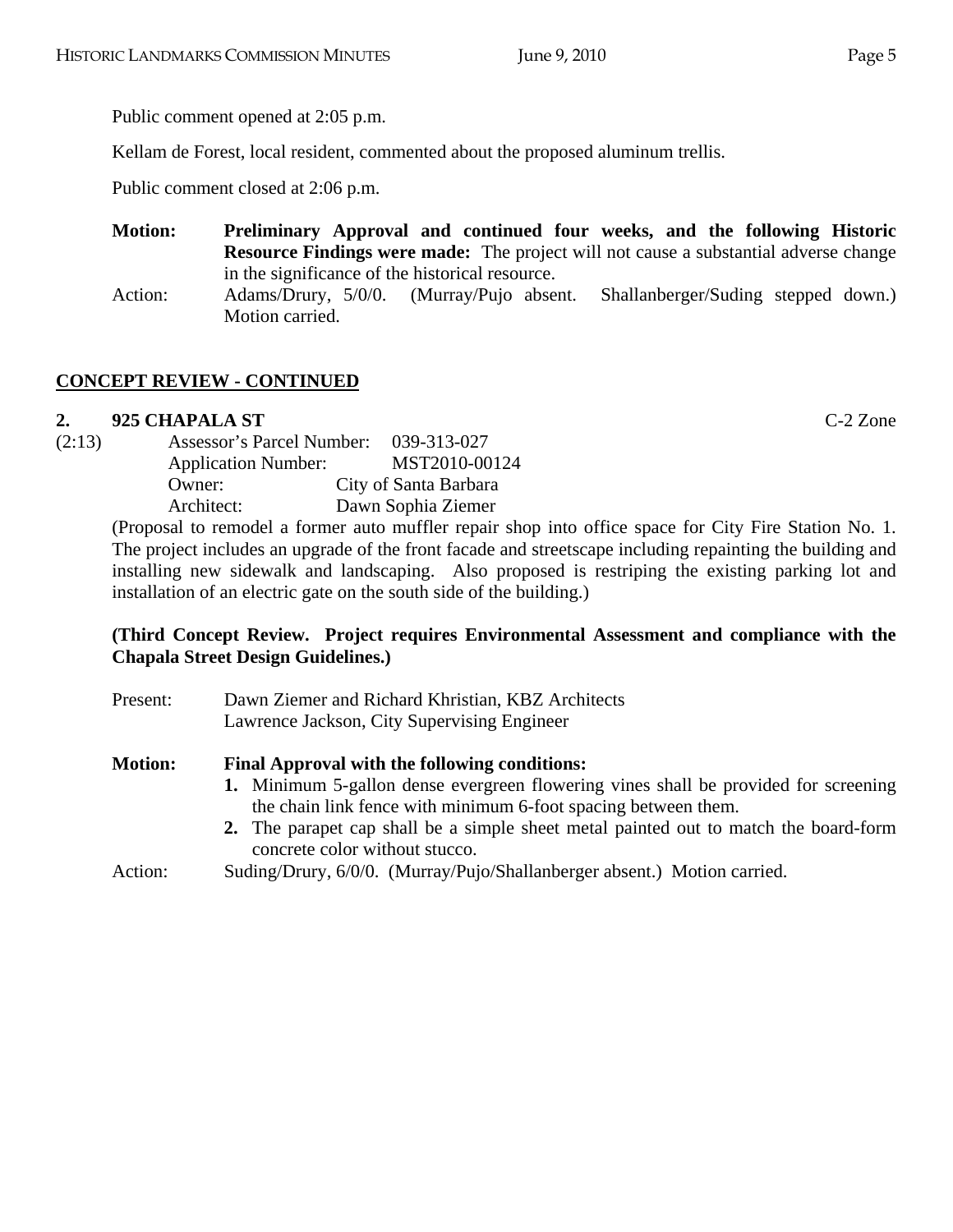# **CONCEPT REVIEW - NEW**

# **3. 101 E CABRILLO BLVD** HRC-2/SD-3 Zone

(2:39) Assessor's Parcel Number: 033-113-004 Application Number: MST2010-00135 Owner: Anthony T. Schrillo Architect: Jerome White Business Name: Santa Barbara FisHouse

> (Proposal for new outdoor seating at an existing restaurant. The project will include the removal of 416 square feet of an existing planter on the Anacapa Street (west) elevation, reconfiguration of parking lot to increase parking by three spaces, five new tables, 20 new chairs, a new entry door, four new windows, and a new trash enclosure. A zoning modification is requested to allow the seating area, door, windows, and parking space in the front yard setback. This project will require a Coastal Development Permit.)

# **(Project requires Environmental Assessment and Planning Commission approval of zoning modifications and a Coastal Development Permit.)**

Present: Jerome White, Architect Tom White and Adam White, Business Owners

Public comment opened at 2:56 p.m.

Kellam de Forest, local resident, commented about retaining the existing mature trees.

Public comment closed at 2:47 p.m.

# **Motion: Continued indefinitely to the Planning Commission with the following comments:**

- **1.** The applicant's diligence in maintaining the property and making it a community benefit is appreciated.
- **2.** The majority could support reducing the scope of the proposed seating area on Anacapa Street by half if more landscaping were integrated with seating in an aesthetic way.
- **3.** The modifications for a new entry door and windows and the front yard setback are supportable. It was suggested that the door be recessed and not stand proud of the battered wall.
- **4.** The removal of the trash enclosure from the front yard setback and relocation to the northeast corner of the interior lot and the removal of the landscaping there is supportable, but mitigating landscaping in that area will be required.
- **5.** More landscaping in general should be provided than what is being proposed.
- Action: Sharpe/Drury, 6/1/0. (Suding opposed based on the fact that the project needs a modification of the front yard setback. Murray/Pujo absent.) Motion carried.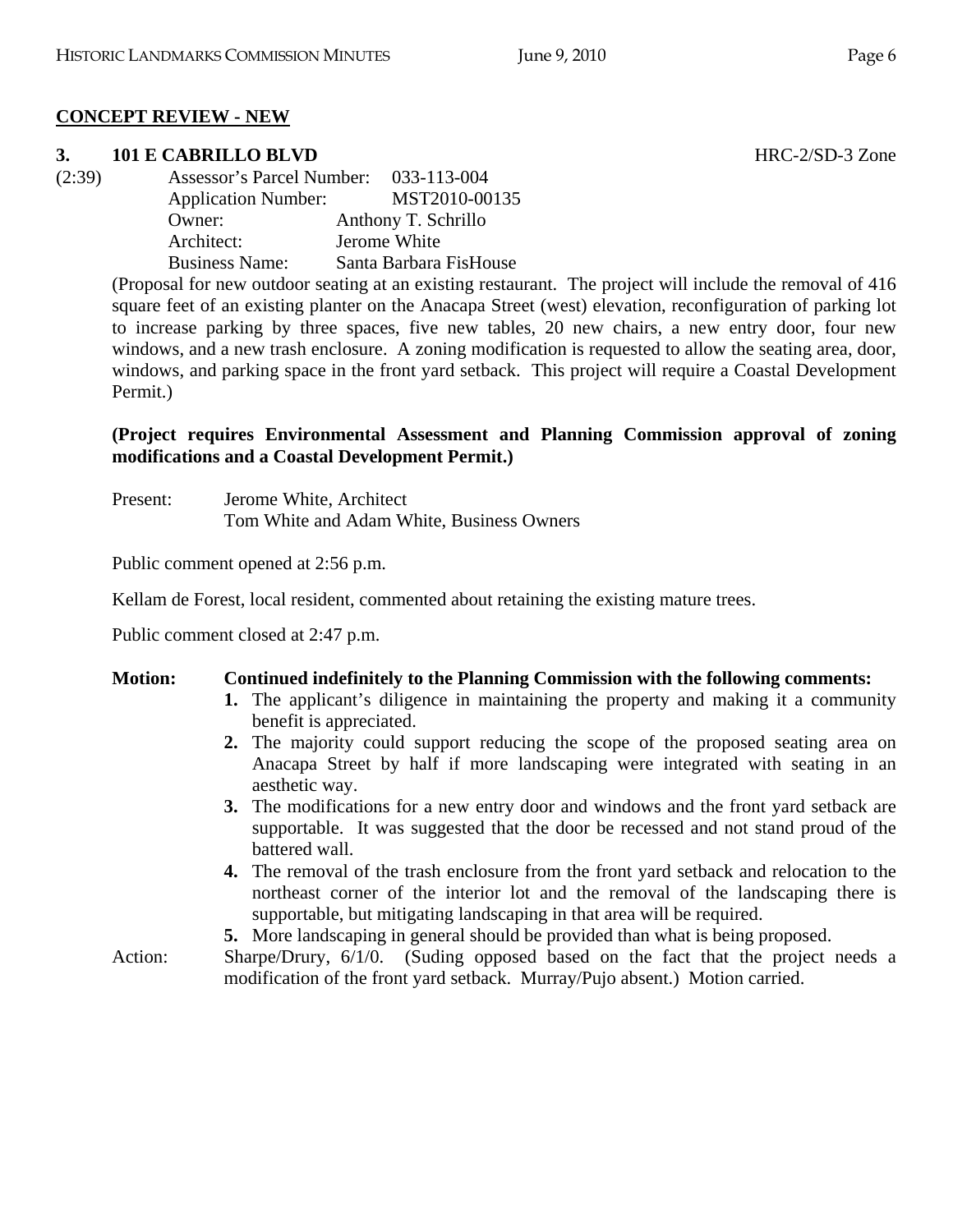## **CONSENT CALENDAR**

## **REVIEW AFTER FINAL**

## **A. 1324 STATE G** C-2 Zone

Assessor's Parcel Number: 039-132-015 Application Number: MST2009-00354 Owner: Arlington Plaza, LLC Architect: Pujo & Associates

(Proposal for alterations to an existing parking to create an outdoor dining patio. The project will include relocation of trash enclosure, new garden walls, a fountain, landscape planters, eight tables, and 18 chairs.)

### **(Review After Final of change to approved trash enclosure location and additional landscaping.)**

**Continued two weeks.** 

### **FINAL REVIEW**

#### **B.** 1900 LASUEN RD R-2/4.0/R-H Zone

| Assessor's Parcel Number: 019-170-022 |                                                |
|---------------------------------------|------------------------------------------------|
| <b>Application Number:</b>            | MST2007-00296                                  |
| Owner:                                | <b>Orient Express Hotels</b>                   |
| Applicant:                            | El Encanto, Inc.                               |
| Agent:                                | Suzanne Elledge Planning & Permitting Services |
| Architect:                            | Henry Lenny                                    |
| <b>Business Name:</b>                 | El Encanto Hotel                               |
| .                                     | $\sim$ $\sim$ $\sim$ $\sim$                    |

(The project site has been designated a Structure of Merit. Proposal to demolish an existing 3,078 square foot cottage (#12 "Overlook") and to construct a new 3,250 net square foot Spanish style cottage at El Encanto Hotel. Regrading and landscaping will also be included in this project.)

**(Final Approval is of Cottage 12 is requested. Project requires Historic Resource Findings and compliance with Planning Commission Resolution No. 057-04 and the Substantial Conformance Determination granted on June 9, 2008.)** 

**Final Approval of the architecture and landscaping as noted on plans.**